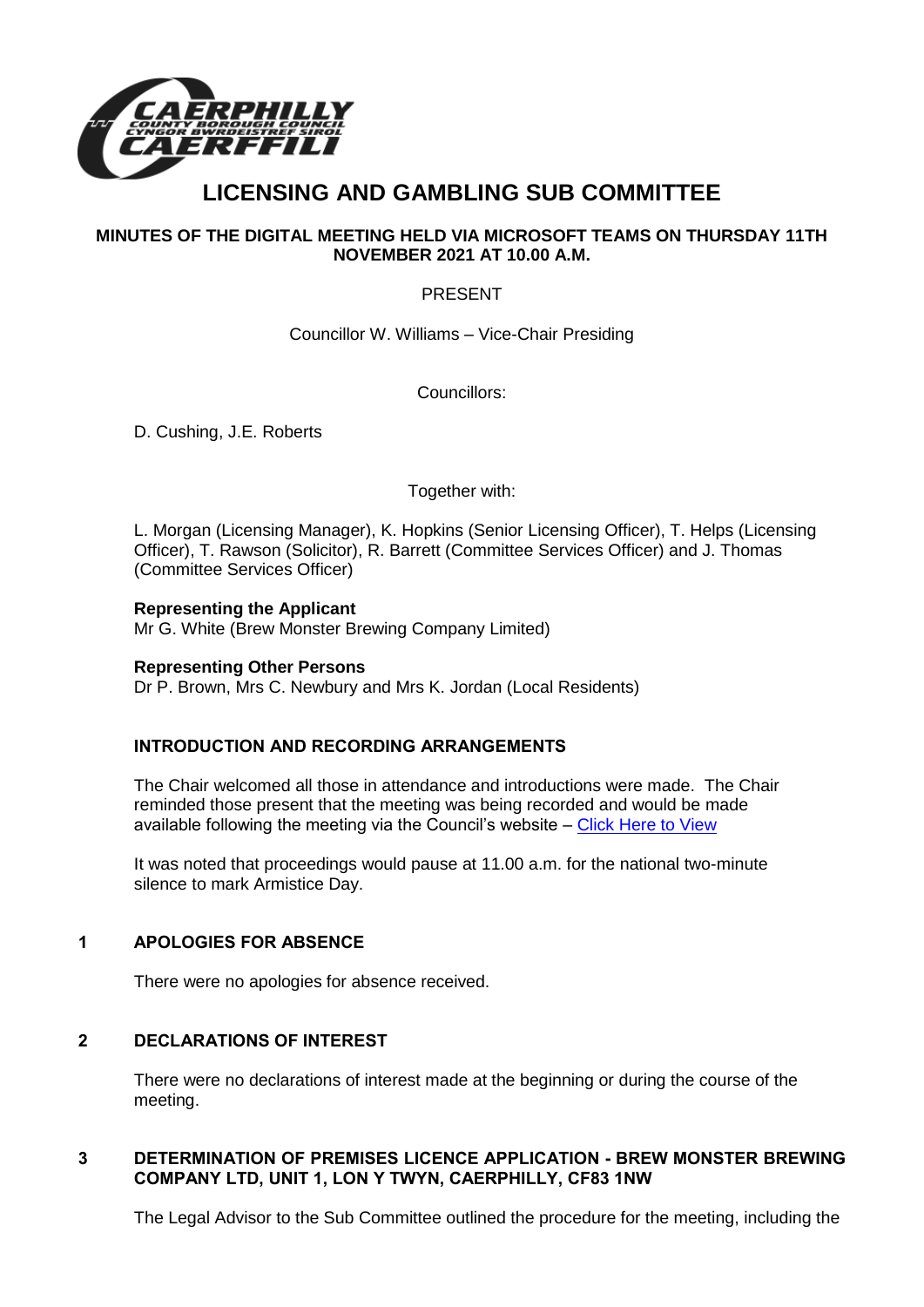order of representations and the opportunities for all parties to ask questions.

Mr Lee Morgan (Licensing Manager) presented the report and outlined the application submitted to vary the premises licence at Brew Monster Brewing Company Ltd, Unit 1, Lon y Twyn, Caerphilly, which sought to extend the hours for the following Licensable Activities:-

#### **Supply of Alcohol (on and off sales)**

Saturday 09:00 to 12:00 Sunday 09:00 to 23:00

Mr Morgan outlined the permissions and conditions for the existing licence as set out in Sections 1.3.1 and 1.3.2 of the report and asked Members to note an error in the listing for the existing Supply of Alcohol (on and off sales) on Saturdays, explaining that this should state 12:00 to 23:00 and not 16:00 to 23:00.

Members were advised that the original premises licence was granted in September 2020 and that the variation was seeking to increase trade by three hours on Saturday mornings (9:00 to 12:00) and open all day on Sundays (09:00 to 23:00).

During the consultation process, responses were received from Fire Safety, the Local Health Board, Heddlu Gwent Police, and the Environmental Health Pollution Team, who all stated they had no representations or objections to make in respect of the variation application submitted. Representations were also received from 8 residents who objected to the granting of the variation, and full details were summarised in the report and attached as appendices. It was noted that the applicant has acknowledged receipt of the resident representations and has indicated that he would respond to these at the hearing.

The Sub Committee were asked to note that three residents who had submitted representations but were not in attendance had asked Dr Brown to represent them at the hearing.

Attention was drawn to the local policy considerations as set out in the report and to the way in which the Sub-Committee would deal with the application. Reference was made to the Officer observations set out in Section 1.9 of the report which sought to address many of the concerns raised by local residents. The Sub Committee were referred to the recommendation set out in the Licensing Manager's report, which recommended that having had regard to comments received from residents but noting the absence of comments from Responsible Authorities, the variation to permit the additional retail sale of alcohol hours sought (namely Saturday 09.00 to 12.00 and Sunday 09.00 to 23.00) be approved.

All parties present were afforded the opportunity to ask questions of the Licensing Manager. A Member made reference to several representations in the report which stated the premises had not yet opened, and was advised that the applicant would be able to confirm the position when he made his representation.

Representations were then invited from the applicant, Mr Glenn White.

Mr White explained that the original intention had been for the premises to open earlier in 2021, but that these plans had been put on hold as a result of the second lockdown arising from the Covid-19 pandemic and the subsequent impact on businesses in general. Therefore the premises had not started trading yet, but installation work on the bar was proceeding and it was intended to open at the end of January 2022. Mr White explained that he had applied for the extra opening hours on the weekend in order to align these with the other drinking establishments in the area. He explained that the premises was already restricted in relation to its competitors as it could only open from 16:00 on weekdays, and that the variation would create additional trade which would enable the premises to increase their staffing levels.

Mr White explained that many of the concerns raised by residents did not relate to the running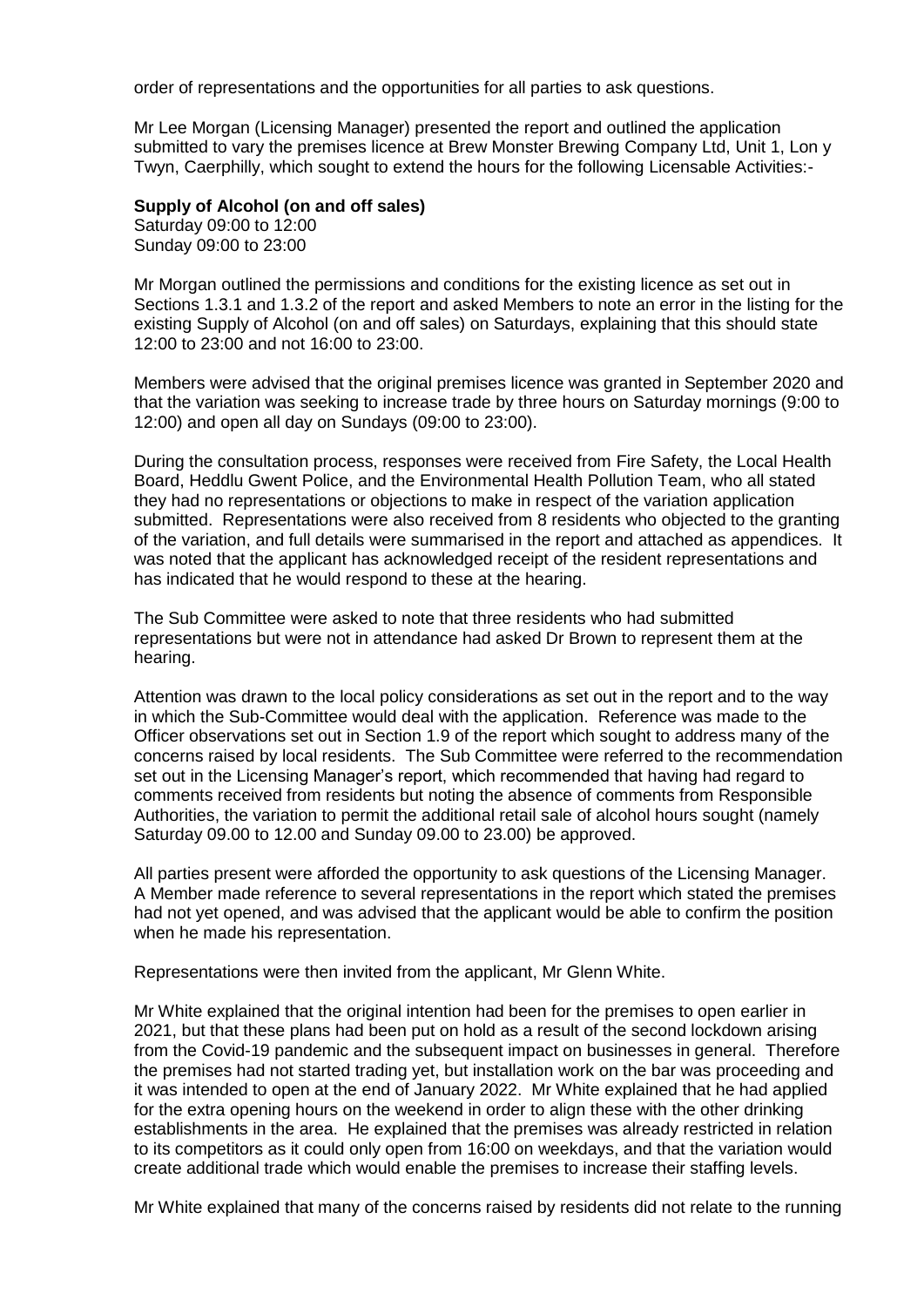of the premises itself, although he appreciated these concerns and had worked hard to address many of the issues raised. He explained that complaints had been received around problem parking by contractors who were undertaking building work at the premises. Mr White had spoken to the workers to address this issue and remind them to park appropriately. He also emphasised that this was a short-term issue and that builders would be leaving in the next month once these works had been completed.

Mr White then addressed each of the residents' representations in turn and responded to the main areas of concern. These included concerns around noise and disturbance as a result of building works at the premises, concerns around an increase in traffic and parking issues, general concern around the impact of the additional hours applied for, and reference made to the location of waste bins and an overturned bin at the premises. Concerns had been raised around the potential for noise from outside drinking, the existing anti-social behaviour caused by customers from neighbouring licensed establishments, noise emanating from air conditioning units and chiller units, and concerns around odours coming from the premises. One resident had also stated that the premises had previously indicated that they would not open on Sundays.

Mr White explained that he had already addressed the issues around inappropriate parking by contractors. The premises had invested in insulation and soundproofing measures and there were existing conditions in place around the control of unpleasant odours. Mr White felt that the additional hours applied for would not have an impact on the surrounding area. In regards to the waste bins, Mr White explained that this involved a specific incident where someone had overturned a brewery bin during the night, and it was flagged to staff the next morning. The bins have now been relocated to the rear of the premises to prevent further reoccurrences, although Mr White emphasised that this was unrelated to the application itself.

In regards to the concerns around the potential for increased traffic and noise, Mr White was of the view there would not be a significant increase in traffic, as most customers were likely to walk or use public transport or park in the town itself. There was also no outdoor seating at the premises and so customers would not be drinking outside. It was emphasised that any anti-social behaviour had been caused by patrons of other establishments and so was unconnected to this premises. Mr White stated that the concerns around noise from air conditioning units and chiller units related to brewery equipment, not the premises itself, and there had been some noise whilst the enclosure for these units was being built but this had only been during the daytime. He had since checked and there was minimal noise being emitted from this equipment. In regards to Sunday opening, Mr White explained that he had originally sought this on the initial premises application in September 2020, and it was since felt that there is more of a need for the business to trade on a Sunday.

Mr White reiterated that the premises had worked exceptionally hard to produce the conditions, processes and controls that are in place to minimise the impact on residents. He emphasised his wish to be a good neighbour and felt that the premises had striven to build better relationships with local residents over the last 7-8 months.

All parties present were afforded the opportunity to ask questions of the applicant.

A Member asked whether the bins referenced in the representations belonged to the brewery or licensable area. Mr White confirmed that the brewery and premises are one and the same company and it was anticipated that the same bins would be used for both operations. He explained that there had not yet been an opportunity to locate the bins inside the perimeter of the premises but that these will eventually be located in the premises' yard once this is cleared.

Dr P. Brown (local resident) stated that the bins had been permanently left on the street for the last 8-9 months. He also referred to Mr White's claim that better relations had been built with residents and stated he was not aware of anything in this regard. Mr White explained that he had spoken with the resident who lived next door on multiple occasions and was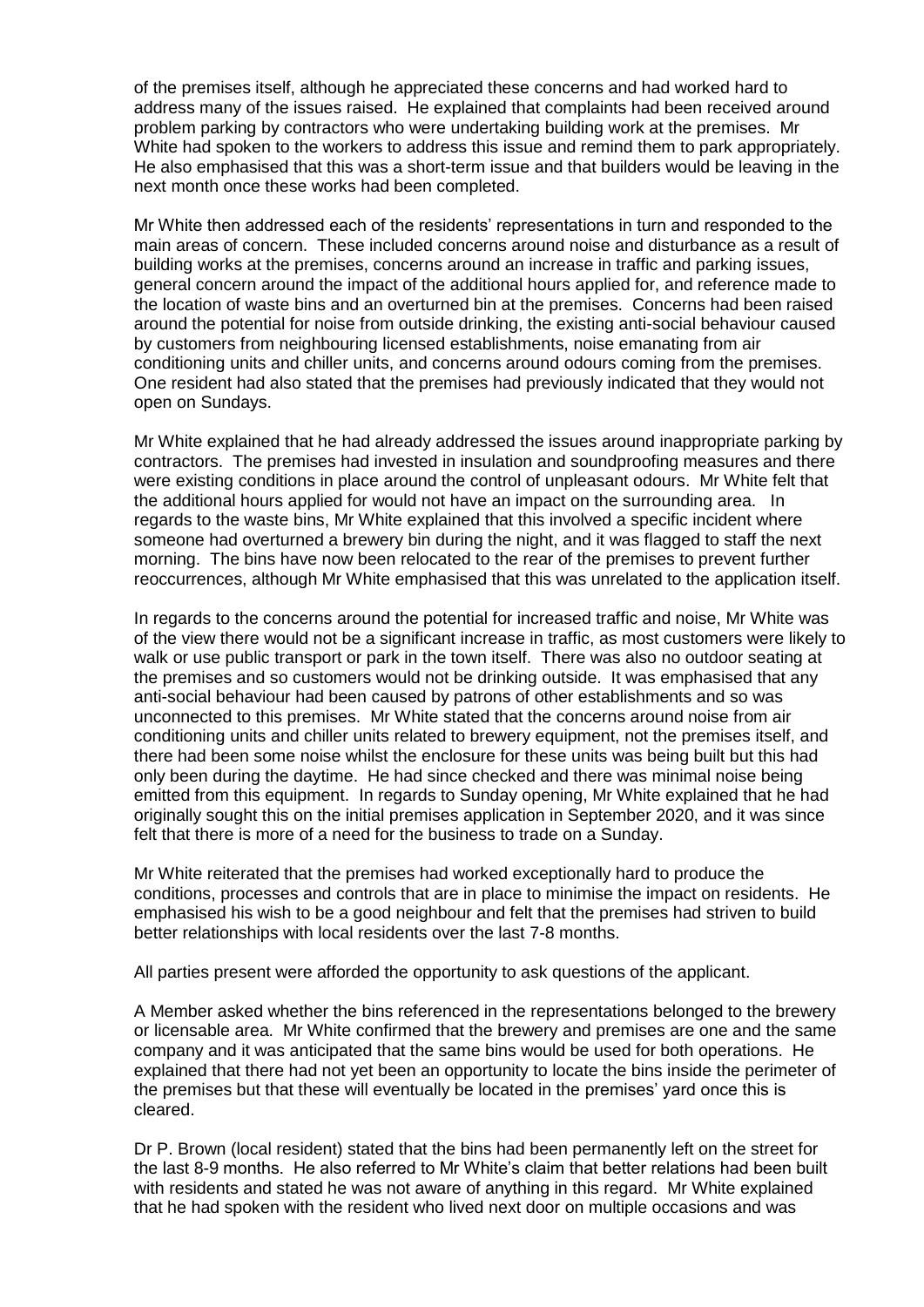making great efforts to work with her to minimise any impact from the premises, with these measures including the building of a wall to enclose the gap between her house and the premises.

Mrs C. Newbury (local resident) claimed that she had received abuse from Mr White and the workmen on site, and so questioned how residents would be able to approach him in the future, given that they were now afraid of raising any issues with the premises. Mr White stated he was unaware of any abuse and that discussions with residents had only ever been good-natured. Mrs Newbury reiterated that she did not feel safe and was unable to see how she could raise any issues with the premises face to face. Mr White maintained that he had only ever been approachable to residents and welcomed the opportunity to talk to them about any issues, explaining that he had numerous examples of this.

A Member asked Mrs Newbury if she could provide any specific examples of the abusive behaviour that she had referenced. Mrs Newbury explained that her garden is overlooked by the rear end of the premises and that the workmen have continually called down into her garden, made comments and aggravated her dog. She also referenced an alleged physical assault on one resident when they had challenged the builders. Mr White emphasised that he was not aware of any such incidents, and that although he had spent a lot of time of site with the workmen, such behaviour would be concerning to him. He reminded all parties that the building work would be completed very soon and emphasised that he would never condone such behaviour.

There were no further questions for the applicant and representations were then invited from Other Persons (Local Residents).

Dr P. Brown (local resident) was then invited to make his representation and spoke on behalf of Mrs Newbury and several other residents who had submitted representations in objection to the variation application. Dr Brown appreciated that many of the residents' concerns were not related to licensing matters but emphasised that these issues were still causing a public nuisance. He explained that the main concerns related to the extension of hours applied for over the weekends. He added that other licensed premises in the area are not near residential areas or have been there for hundreds of years. However, Brew Monster is a new facility and the previous business at the site only operated for 5 hours on Saturdays. The variation if granted would see an increase in trading by 3 hours on Saturday and 14 hours on Sunday and therefore in principle, the premises would effectively be open 365 days a year. This would create continual movement around the site, with no respite for residents arising from the increase in hours.

There were no questions for Dr Brown and representations were then invited from Mrs K. Jordan (local resident).

Mrs Jordan confirmed that she was representing her mother (Resident G) who lived adjacent to the Brew Monster premises. Mrs Jordan acknowledged that Mr White had built up a good relationship with her mother, but felt that the extra hours applied for would be incredibly disruptive to her, as there would be an increase in traffic, the smoking area is located next to her garden wall, and that she would not be able to fully enjoy her garden on the weekends as customers would be able to see into her garden from next door. Mrs Jordan also relayed a message from her mother which stated that although she would not wish for the hours to be increased, she wished to highlight that Mr White had been approachable and fair to her.

Mr White confirmed that he was happy to work with Mrs Jordan's mother to address any concerns, but emphasised that the bar is located on the other side of the building and is completely enclosed. He took on board the concerns around the smoking shelter being close to the neighbouring garden, and explained that he had already discussed these concerns with Mrs Jordan's mother, who had asked that that the premises raise the height of the wall adjacent to her garden to increase the level of privacy.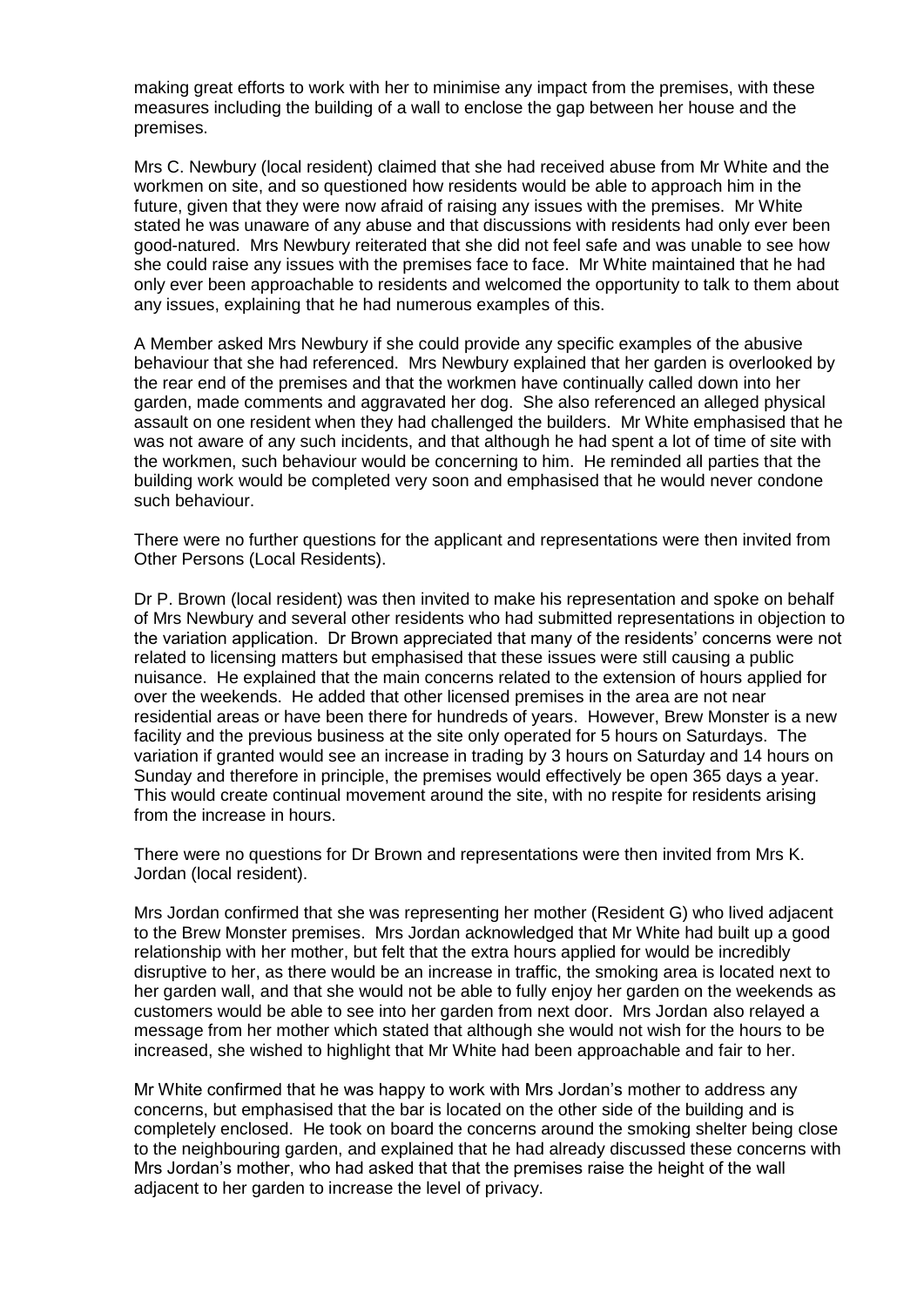A Member sought clarification on the location and use of the smoking area. Mr White explained that this would be used by brewery and bar customers. He explained that this is located in the front part of the yard and is approximately 10 metres from the neighbouring garden, which would be shielded by existing trees and the increased height of the boundary wall. He added that customers would not be permitted to take their drinks out with them to the smoking area.

Dr Brown expressed concern that customers would need to exit the front of the premises to travel along the pavement and access the designated smoking area. He felt that customers would use the front of the premises on the main street as a smoking area, instead of the designated area to the rear. He was also concerned that noise from the smoking area would be amplified due to the acoustic layout of neighbouring streets.

Mr White explained that the use of the smoking area had been discussed at length at the previous premises hearing and referred to the noise assessment carried out by his consultant at that time. He explained that he had carried out extensive testing via sound meters over the past few months to determine that there was no noise pollution being generated from the brewery equipment. Mr White emphasised that his business is doing everything they can to ensure there are no noise complaints and felt that the existing conditions imposed on the premises licence would cover the extended Saturday and Sunday hours applied for.

In response to queries from a Member, Mr White confirmed that the premises were not intending to employ security staff as they did not anticipate any problems from the type of clientele that they were looking to attract, and it was also expected that there would be less customers later in the evening compared to other establishments.

There were no more questions received and it was confirmed that there were no other persons in attendance who wished to make representations. The Legal Advisor suggested a short adjournment at this point to give attendees the opportunity to participate in the twominute silence to mark Armistice Day.

The meeting was adjourned at 10.58 a.m. and reconvened at 11.04 a.m.

All parties were afforded the opportunity to sum up before the Licensing and Gambling Sub Committee retired to make its decision.

Mr Lee Morgan (Licensing Manager) referred to the representations in the agenda pack from those residents not in attendance and reminded the Sub Committee to take these into consideration when determining the application. He asked Members to consider all the information heard today and to take into account all relevant licensing guidance. He referred to the recommendation in the report and reminded all present that ultimately the decision rested with the Sub Committee.

Mrs C. Newbury (local resident) expressed concerns that the noise arising from the increased hours would have a disruptive effect on the enjoyment of her home and garden, and called for the variation application to be refused.

Dr P. Brown (local resident) reiterated his concerns around the significant increase in hours which would result in the premises being open 365 days a year.

Mrs K. Jordan (local resident) reiterated her mother's concerns about the smoking area and hoped that, if the hours were to be extended, then the proposed measures would be put in place to lessen the impact on privacy.

Mr White (applicant) emphasised that he was more than happy to work together with Mrs Jordan, her mother, and other residents in order to resolve any issues. He referenced the significant investment in the business and his commitment to making sure the premises is run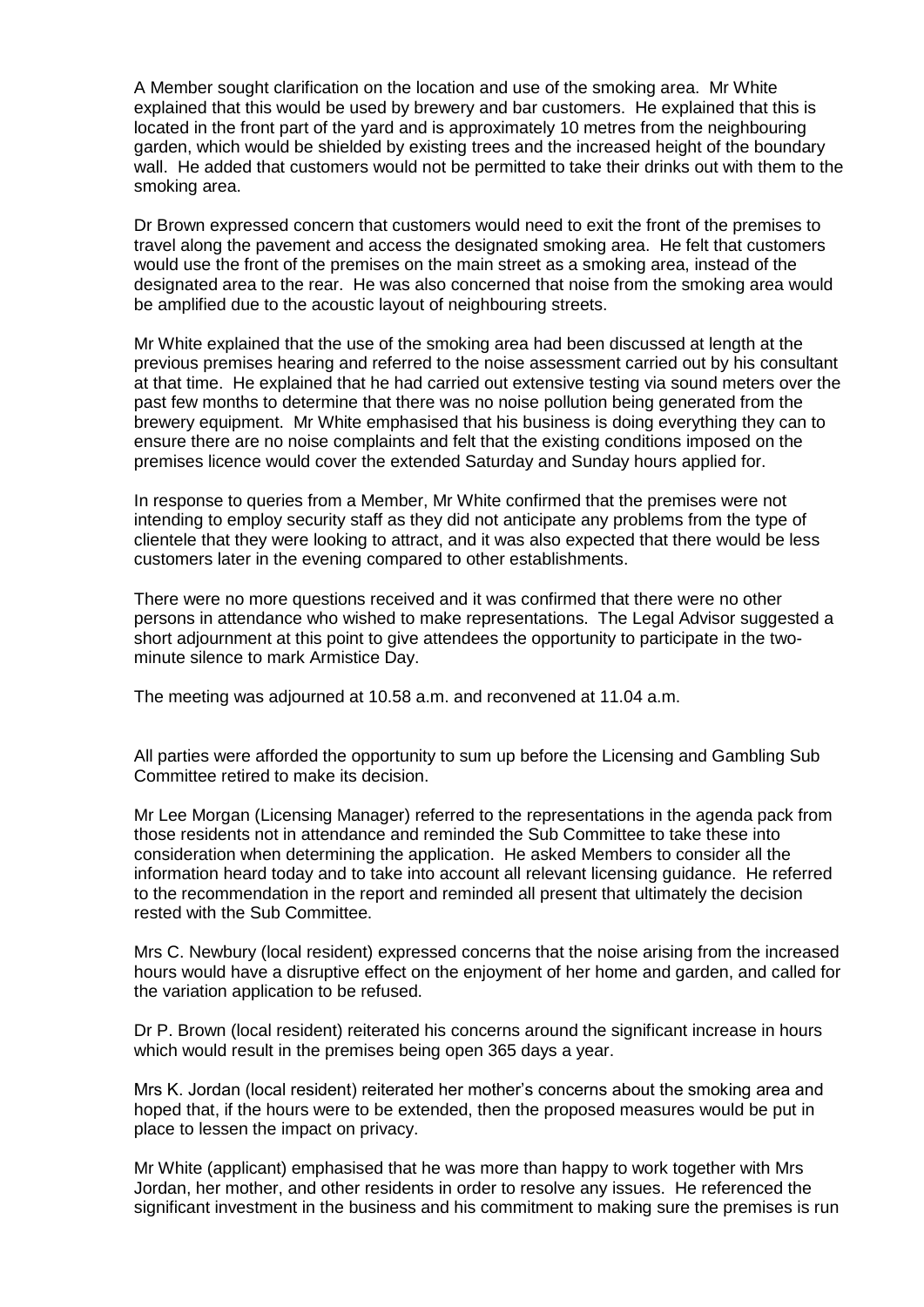in a proper manner.

The Legal Advisor informed all parties present that the Sub Committee would retire to consider the representations made at the meeting and they would be informed in writing of the decision in the next 5 days.

The Sub Committee retired at 11.11 a.m. to make its decision and all other parties left the meeting.

Following consideration of the application for the variation of a premises licence located at Brew Monster Brewing Company Ltd, Unit 1, Lon y Twyn, Caerphilly, and having regard to the Licensing Manager's report and all the representations made, the Licensing and Gambling Sub Committee unanimously

RESOLVED that the application for the variation of a premises licence as set out in Section 1.3 of the Licensing Manager's report be GRANTED to extend the licence to supply alcohol (on and off sales) on Saturdays from 09:00 to 12:00 and Sundays from 09:00 to 23:00.

The Sub Committee were satisfied that the current conditions of the licence were sufficient to promote the four Licensing Objectives and no amendments to the existing conditions were made.

In reaching their decision, the Sub Committee placed weight on Responsible Authorities having an expertise in their various areas touching on the respective four Licensing Objectives, and took into account paragraph 9.12 of the Home Office National Guidance. The Sub Committee came to the view that it was significant that no representations had been made by any Responsible Authority as to the variation sought and the promotion of the four Licensing Objectives.

In considering the residents' representations, the Sub Committee reached the view that many of the areas of the representations were not relevant for the purposes of determining the variation application pursuant to the Licensing Act 2003. Whilst the Sub Committee could empathise with unsympathetic behaviour/conduct of construction workers, any nuisance alleged in this regard simply did not relate to any licensable activity being carried out by the Applicant. The Sub Committee reached the same view on the issues noted in regards to the placement of the commercial bins on or immediately adjacent to the public highway.

The Sub Committee did not find issues that arose with other licenced premises in the locality were relevant to the determination of this variation application, particularly in the absence of any representations from any Responsible Authority. The Sub Committee determined that the Applicant could not be held responsible for action of other licensees in the locality to which he has no control or responsibility for. Similarly, the prior commercial use of the Applicant's building before being redeveloped into a brewery/bar was not relevant, and the concerns raised would be relevant to planning issues.

The Sub Committee were mindful that the hearing was not to redetermine the suitability of a licence for the premises, which had already been determined. The Sub Committee were mindful that some of the activity on the Applicant's premises would relate to licensable activities and some would not. The alleged light pollution was within the context of no licensable activity actually being conducted as yet on the Premises. Similarly, the alleged noise nuisance via industrial air conditioning units, and smell from brewing by-products were within the context of no licensable activity actually being conducted as yet on the Premises. The Sub-Committee took into account there being no evidence or representation made that such issues had been reported to Environmental Health as yet – which would have the obligation to investigate and regulate the same, should a statutory nuisance indeed exist.